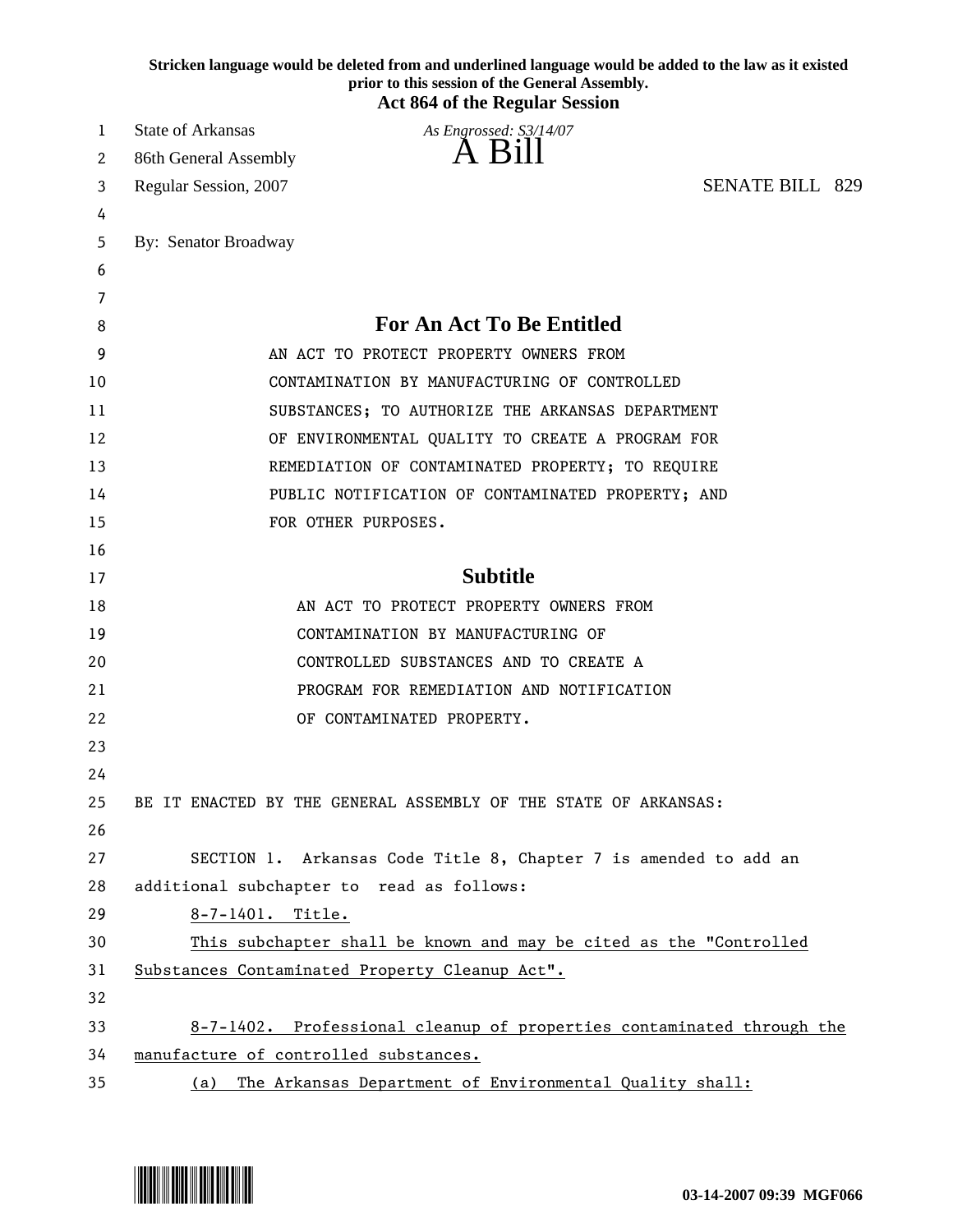| 1  | Establish and administer a certification program to:<br>(1)                   |  |
|----|-------------------------------------------------------------------------------|--|
| 2  | Certify contractors who choose to undertake the<br>(A)                        |  |
| 3  | inspection, sampling, remediation, and removal of contaminated materials from |  |
| 4  | property contaminated through the manufacture of controlled substances; and   |  |
| 5  | (B) Require as a condition of certification that the                          |  |
| 6  | contractors demonstrate that they have qualifications required to undertake   |  |
| 7  | inspection, sampling, remediation, and removal of contaminated materials from |  |
| 8  | property contaminated through the manufacture of controlled substances;       |  |
| 9  | (2)<br>Have established the certification program no later than May           |  |
| 10 | 1, 2008;                                                                      |  |
| 11 | (3)<br>By March 1, 2008, establish standards for the remediation of           |  |
| 12 | properties contaminated through the manufacture of controlled substances;     |  |
| 13 | Make the certification program rules and the remediation<br>(4)               |  |
| 14 | standards available to law enforcement officials and the public:              |  |
| 15 | On the department's website; and<br>(A)                                       |  |
| 16 | (B)<br>In hard copy upon request to the department; and                       |  |
| 17 | Annually review and update the remediation standards.<br>(5)                  |  |
| 18 | (b)(1) The Arkansas Pollution Control and Ecology Commission shall            |  |
| 19 | promulgate rules to implement the certification program for contractors in    |  |
| 20 | the inspection, sampling, remediation, and removal of contaminated materials  |  |
| 21 | from property contaminated through the manufacture of controlled substances.  |  |
| 22 | (2)<br>The rules promulgated by the commission under this section             |  |
| 23 | shall including without limitation:                                           |  |
| 24 | (A)<br>Application forms for certification;                                   |  |
| 25 | (B)<br>Continuing education requirements;                                     |  |
| 26 | Professional and technical standards for<br>(C)                               |  |
| 27 | certification;                                                                |  |
| 28 | Renewals of certification;<br>(D)                                             |  |
| 29 | Procedures for revocation and other actions that<br>(E)                       |  |
| 30 | affect the status of certification; and                                       |  |
| 31 | (F)<br>Reasonable fees.                                                       |  |
| 32 |                                                                               |  |
| 33 | 8-7-1403. Reporting of properties contaminated through the manufacture        |  |
| 34 | of controlled substances.                                                     |  |
| 35 | If a private property owner finds an abandoned laboratory for the<br>(a)      |  |
| 36 | manufacture of controlled substances on his or her property and there has     |  |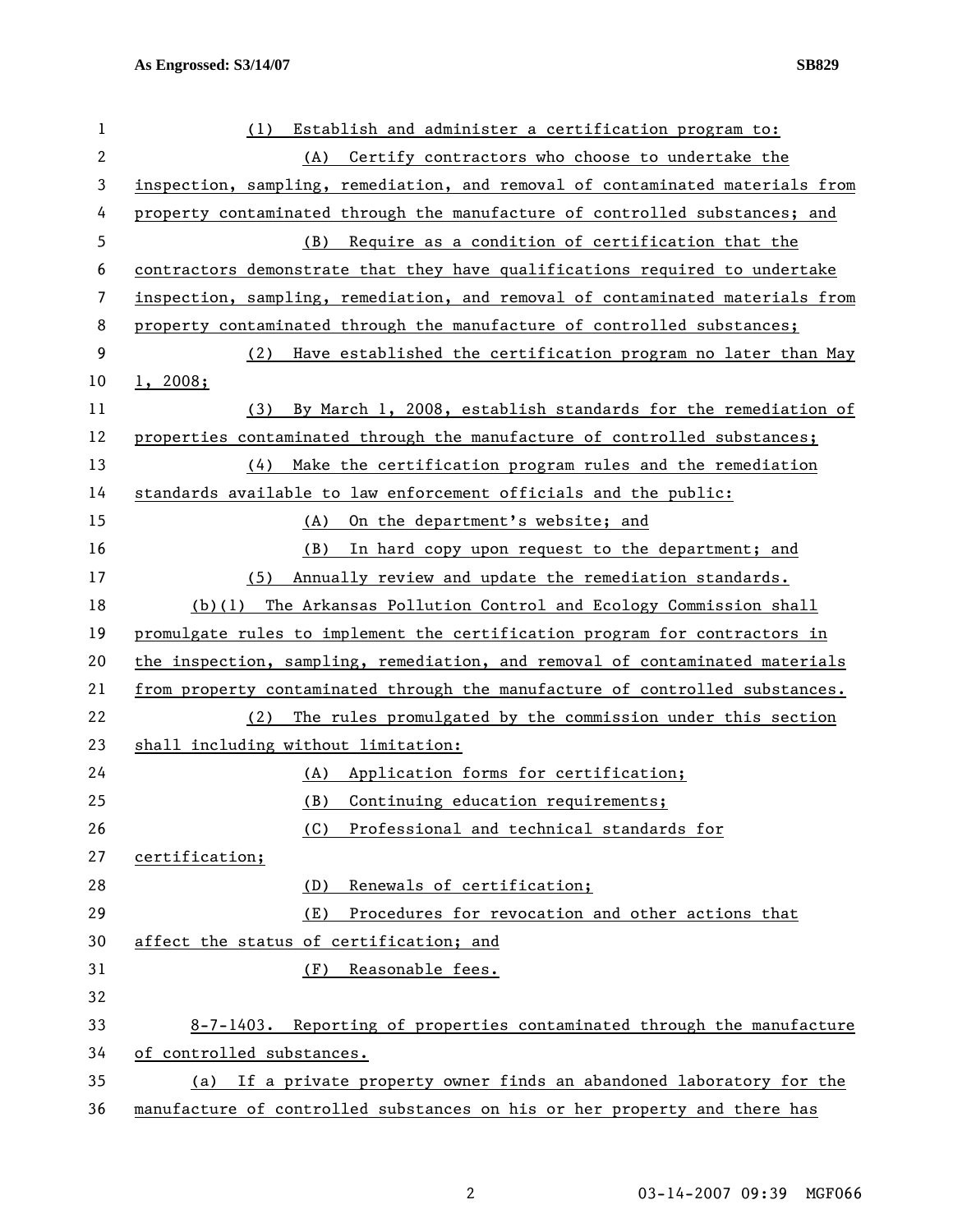**As Engrossed: S3/14/07 SB829** 

| 1  | been no active on-site law enforcement involvement, the property owner shall  |
|----|-------------------------------------------------------------------------------|
| 2  | notify local law enforcement for proper removal of contaminated material.     |
| 3  | $(b)(1)$ If a property owner finds or becomes aware of evidence of a          |
| 4  | laboratory for the manufacture of controlled substances on his or her         |
| 5  | property, the property owner shall have the property inspected in accordance  |
| 6  | with the guidelines established by the Arkansas Department of Environmental   |
| 7  | Quality under this subchapter by a contractor certified by the department     |
| 8  | under $$8-7-1402.$                                                            |
| 9  | (2) If the contractor selected by the property owner under                    |
| 10 | subdivision $(b)(1)$ of this section verifies that a laboratory for the       |
| 11 | manufacture of controlled substances has been on the property, the contractor |
| 12 | shall notify the department and the department shall place the property on    |
| 13 | the contaminated properties list required under $\S$ 8-7-1404.                |
| 14 |                                                                               |
| 15 | 8-7-1404. Recordkeeping required.                                             |
| 16 | By May 1, 2008, the Arkansas Department of Environmental Quality<br>(a)       |
| 17 | shall maintain records concerning properties contaminated through the         |
| 18 | manufacture of controlled substances.                                         |
| 19 | The department shall:<br>(b)                                                  |
| 20 | Create a list of properties contaminated through the<br>(1)                   |
| 21 | manufacture of controlled substances;                                         |
| 22 | (2) Place a contaminated property on the contaminated properties              |
| 23 | list;                                                                         |
| 24 | Not determine that a property has been adequately remediated<br>(3)           |
| 25 | unless:                                                                       |
| 26 | $(A)(i)$ The inspection, sampling, remediation, and removal                   |
| 27 | of contaminated materials is performed by or under the direction and          |
| 28 | responsible charge of an individual who has obtained a certification under    |
| 29 | the rules established by the Arkansas Pollution Control and Ecology           |
| 30 | Commission under this subchapter.                                             |
| 31 | (ii) The inspection, sampling, remediation, and                               |
| 32 | removal of contaminated materials is performed by an employee of a public     |
| 33 | agency that has the responsibility of regulatory enforcement, emergency       |
| 34 | response, the protection of public health and welfare or the protection of    |
| 35 | the environment while the employee is acting in the course of that            |
| 36 | employment; and                                                               |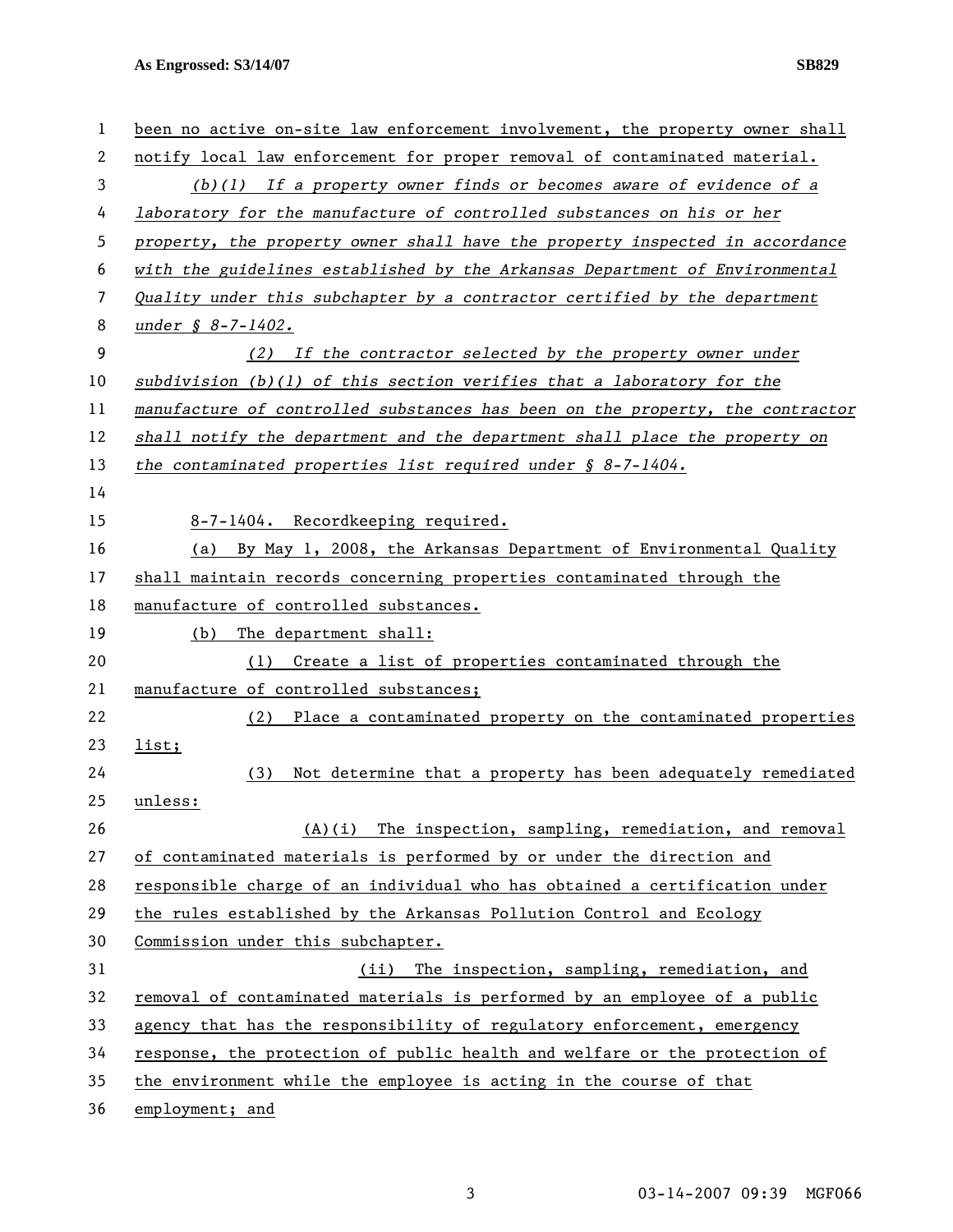| $\mathbf 1$    | The property has met the remediation standards<br>(B)                           |  |
|----------------|---------------------------------------------------------------------------------|--|
| $\overline{c}$ | developed by the department;                                                    |  |
| 3              | $(4)(A)$ Post the results of a cleanup on the department's website              |  |
| 4              | for ten (10) working days after the department determines that the property     |  |
| 5              | has been adequately remediated.                                                 |  |
| 6              | After the ten (10) working days of posting required<br>(B)                      |  |
| 7              | under subdivision $(b)(4)(A)$ of this section, the department shall remove from |  |
| 8              | the department's website the formerly contaminated property and the results     |  |
| 9              | of the cleanup; and                                                             |  |
| 10             | (5) Remove a property from the list when the department finds                   |  |
| 11             | that the property has been adequately remediated.                               |  |
| 12             | $(c)(1)$ The department shall make the list of properties contaminated          |  |
| 13             | through the manufacture of controlled substances available to law enforcement   |  |
| 14             | officials and to the public:                                                    |  |
| 15             | (A) On the department's website; and                                            |  |
| 16             | (B)<br>In hard copy upon request to the department.                             |  |
| 17             | The department shall keep hard copies of the information<br>(2)                 |  |
| 18             | required under this section until the department has removed the property       |  |
| 19             | from the list of properties contaminated through the manufacture of             |  |
| 20             | controlled substances.                                                          |  |
| 21             |                                                                                 |  |
| 22             | 8-7-1405. Notice - Cleanup - Residual contamination.                            |  |
| 23             | (a) If a law enforcement officer discovers a laboratory for the                 |  |
| 24             | manufacture of controlled substances or arrests a person for having equipment   |  |
| 25             | used in manufacturing controlled substances on any real property, the law       |  |
| 26             | enforcement officer shall at the time of the discovery or arrest deliver a      |  |
| 27             | copy of the notice of removal required under subsection (d) of this section     |  |
| 28             | to:                                                                             |  |
| 29             | The owner of the real property if the owner is present at<br>(1)                |  |
| 30             | the time of the discovery or arrest;                                            |  |
| 31             | The on-site manager if the on-site manager is present at the<br>(2)             |  |
| 32             | time of the discovery or arrest;                                                |  |
| 33             | An on-site drop box if available; or<br>(3)                                     |  |
| 34             | In the case of a tenant-owner unit in a space-rental mobile<br>(4)              |  |
| 35             | home or a recreational vehicle park to:                                         |  |
| 36             | The occupant if the occupant is on site at the time of<br>(A)                   |  |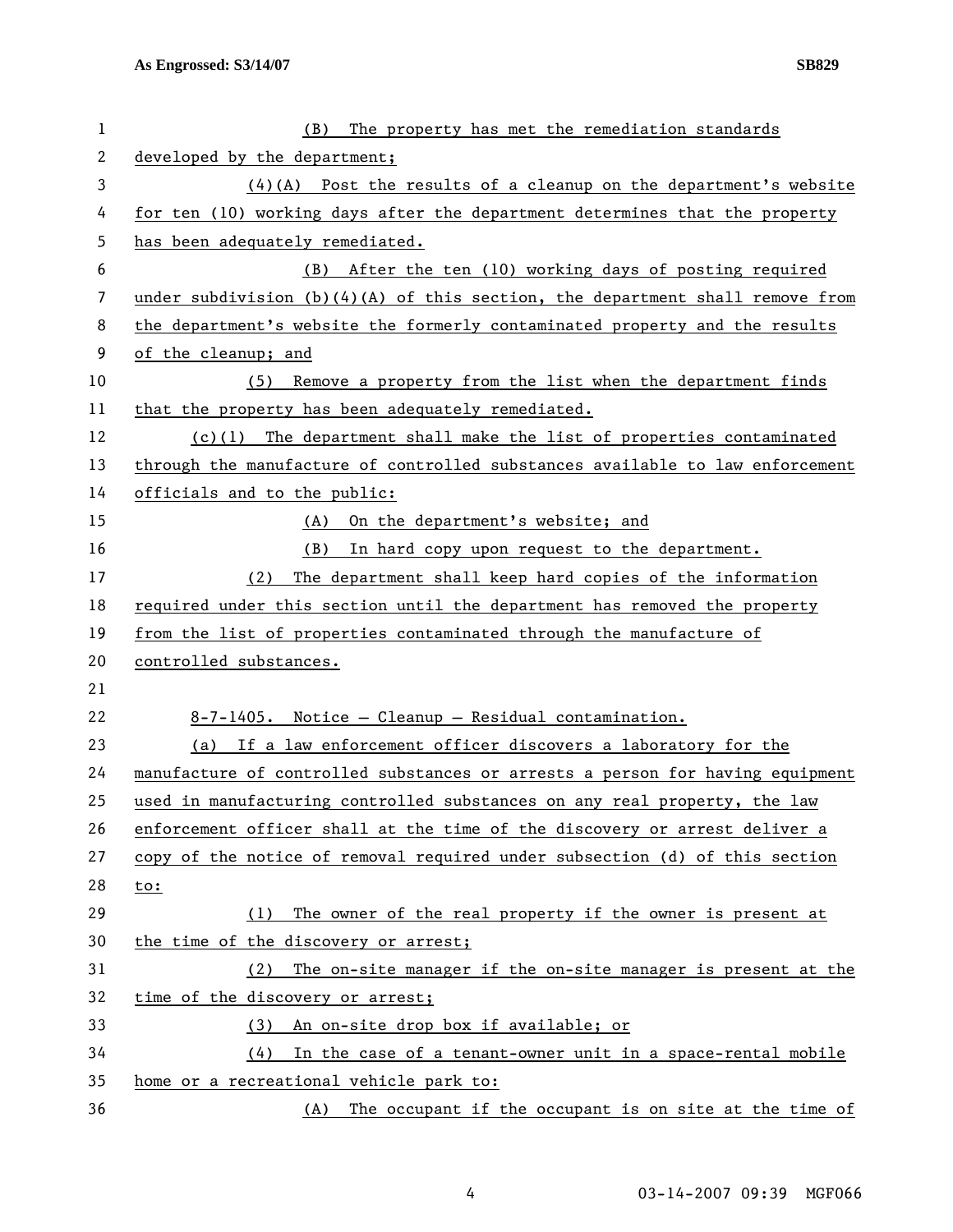| 1              | delivery; or                                                                  |
|----------------|-------------------------------------------------------------------------------|
| $\mathbf{2}$   | The on-site park landlord if the on-site park landlord<br>(B)                 |
| 3              | is present at the time of delivery.                                           |
| 4              | $(b)(1)$ If neither the owner nor the on-site manager of a property used      |
| 5              | in manufacturing controlled substances is on the property at the time of the  |
| 6              | discovery of or arrest regarding a laboratory for the manufacture of          |
| $\overline{7}$ | controlled substances, the law enforcement officer shall make every           |
| 8              | reasonable effort to obtain the necessary contact information concerning the  |
| 9              | owner from the tenant, property manager, or neighbors.                        |
| 10             | Within five (5) business days after the discovery of or<br>(2)                |
| 11             | arrest regarding a laboratory for the manufacture of controlled substances,   |
| 12             | the law enforcement officer shall send the notice of removal required under   |
| 13             | subsection (d) of this section by certified mail and regular mail to the      |
| 14             | owner of the property and the owner's on-site manager or in the case of a     |
| 15             | space-rental mobile home or a recreational vehicle park to the park landlord. |
| 16             | The Arkansas Department of Environmental Quality shall<br>(3)                 |
| 17             | cooperate with the Arkansas Crime Information Center to create a computer     |
| 18             | link that will allow the center to transfer to the department information     |
| 19             | from the National Clandestine Laboratory Seizure Report required under 28     |
| 20             | C.F.R. Part 23 that is relevant to the notice of removal required under       |
| 21             | subsection (d) of this section.                                               |
| 22             | $(c)(1)$ At the time a law enforcement officer removes the gross              |
| 23             | contamination from property used as a laboratory for the manufacture of       |
| 24             | controlled substances, the law enforcement officer shall order the removal of |
| 25             | all persons from the residually contaminated portion of the property or       |
| 26             | dwelling unit or in the case of a space-rental mobile home or a recreational  |
| 27             | vehicle park from the unit located on the property.                           |
| 28             | (2) After the law enforcement officer removes all persons under               |
| 29             | subdivision $(c)(1)$ of this section, the law enforcement officer shall affix |
| 30             | the notice of removal required under subsection (d) of this section in a      |
| 31             | conspicuous place on the property or in the case of a space-rental mobile     |
| 32             | home or a recreational vehicle park on the unit located on the property.      |
| 33             | The notice of removal under this section shall be in writing and<br>(d)       |
| 34             | shall contain all of the following:                                           |
| 35             | (1) The word "WARNING" in large bold type at the top and the                  |
| 36             | bottom of the notice;                                                         |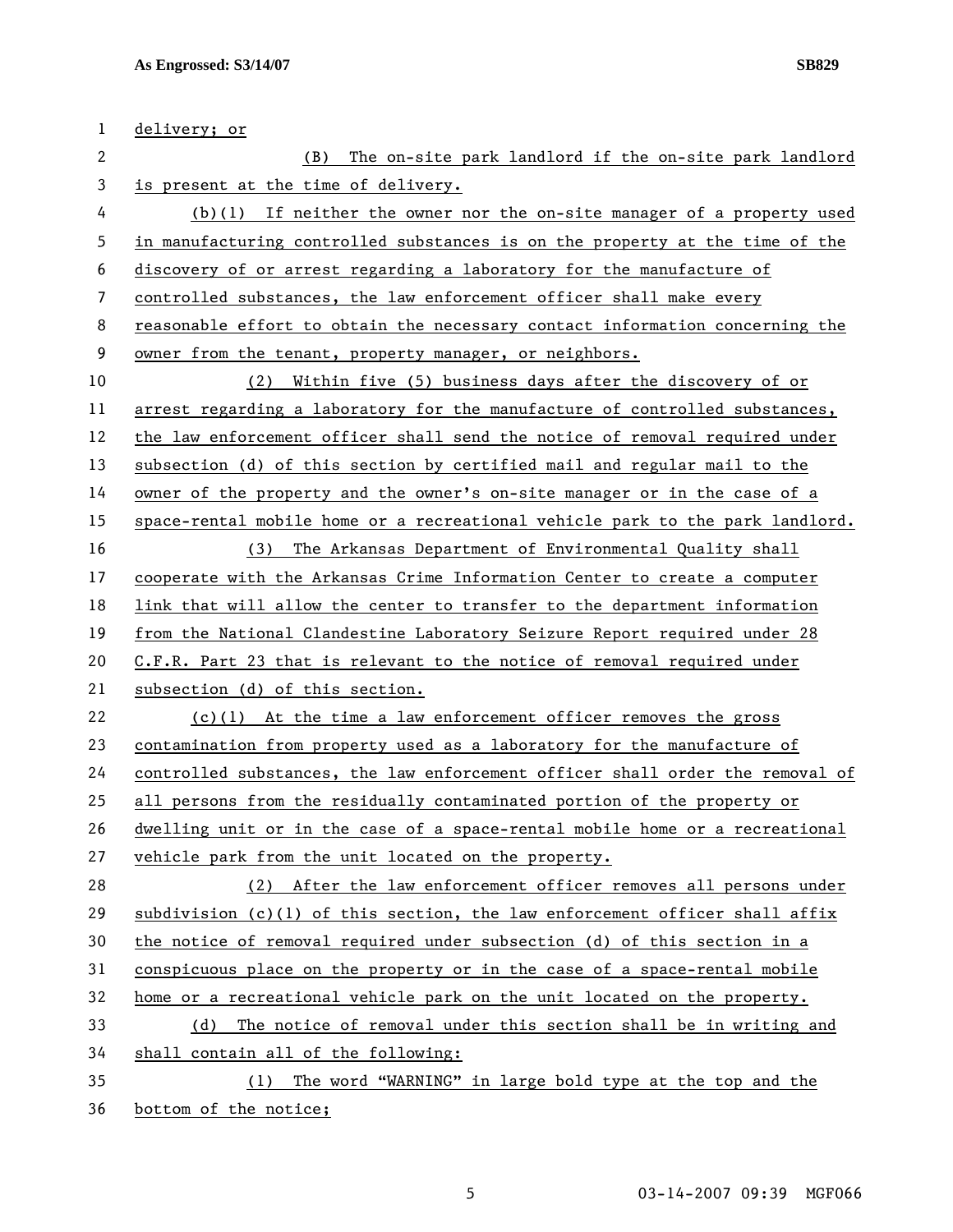| 1              | (2)<br>The date of the seizure and removal;                                  |  |
|----------------|------------------------------------------------------------------------------|--|
| $\overline{2}$ | The address or location of the property, including the<br>(3)                |  |
| 3              | identification of any dwelling unit, room number, apartment number, or       |  |
| 4              | vehicle number;                                                              |  |
| 5              | The name of the law enforcement agency that seized the<br>(4)                |  |
| 6              | laboratory for the manufacture of controlled substances and the agency's     |  |
| 7              | contact telephone number;                                                    |  |
| 8              | (5) A list of telephone numbers and contact information for all              |  |
| 9              | local and state agencies involved in the process of remediation;             |  |
| 10             | (6)<br>The contact numbers for local and state agencies associated           |  |
| 11             | with the cleanup of laboratories for the manufacture of controlled           |  |
| 12             | substances; and                                                              |  |
| 13             | (7)<br>A statement that:                                                     |  |
| 14             | A laboratory for the manufacture of controlled<br>(A)                        |  |
| 15             | substances was discovered on the property;                                   |  |
| 16             | (B)<br>Chemicals or equipment, or both, that were used in the                |  |
| 17             | manufacture of controlled substances were seized at the property;            |  |
| 18             | (C) Hazardous substances, toxic chemicals, or other waste                    |  |
| 19             | products may still be present on the property or in the case of space-rental |  |
| 20             | mobile home or a recreational vehicle park, in the unit located on the       |  |
| 21             | property;                                                                    |  |
| 22             | $(D)(i)$ It is unlawful for any unauthorized person to enter                 |  |
| 23             | a residually contaminated property or in the case of a space-rental mobile   |  |
| 24             | home or recreational vehicle park the unit located on the property until the |  |
| 25             | Arkansas Department of Environmental Quality establishes that the portion of |  |
| 26             | the property identified as residually contaminated has been properly         |  |
| 27             | remediated.                                                                  |  |
| 28             | (ii) As used in subdivision $(d)$ (7)(D)(i) of this                          |  |
| 29             | section, "authorized person" means:                                          |  |
| 30             | (a) An employee of the Arkansas Department of                                |  |
| 31             | Environmental Quality;                                                       |  |
| 32             | A law enforcement officer;<br>(b)                                            |  |
| 33             | The owner of a residually contaminated<br>(c)                                |  |
| 34             | property; and                                                                |  |
| 35             | A representative of an owner of a<br>(d)                                     |  |
| 36             | residually contaminated property if the representative has signed a          |  |